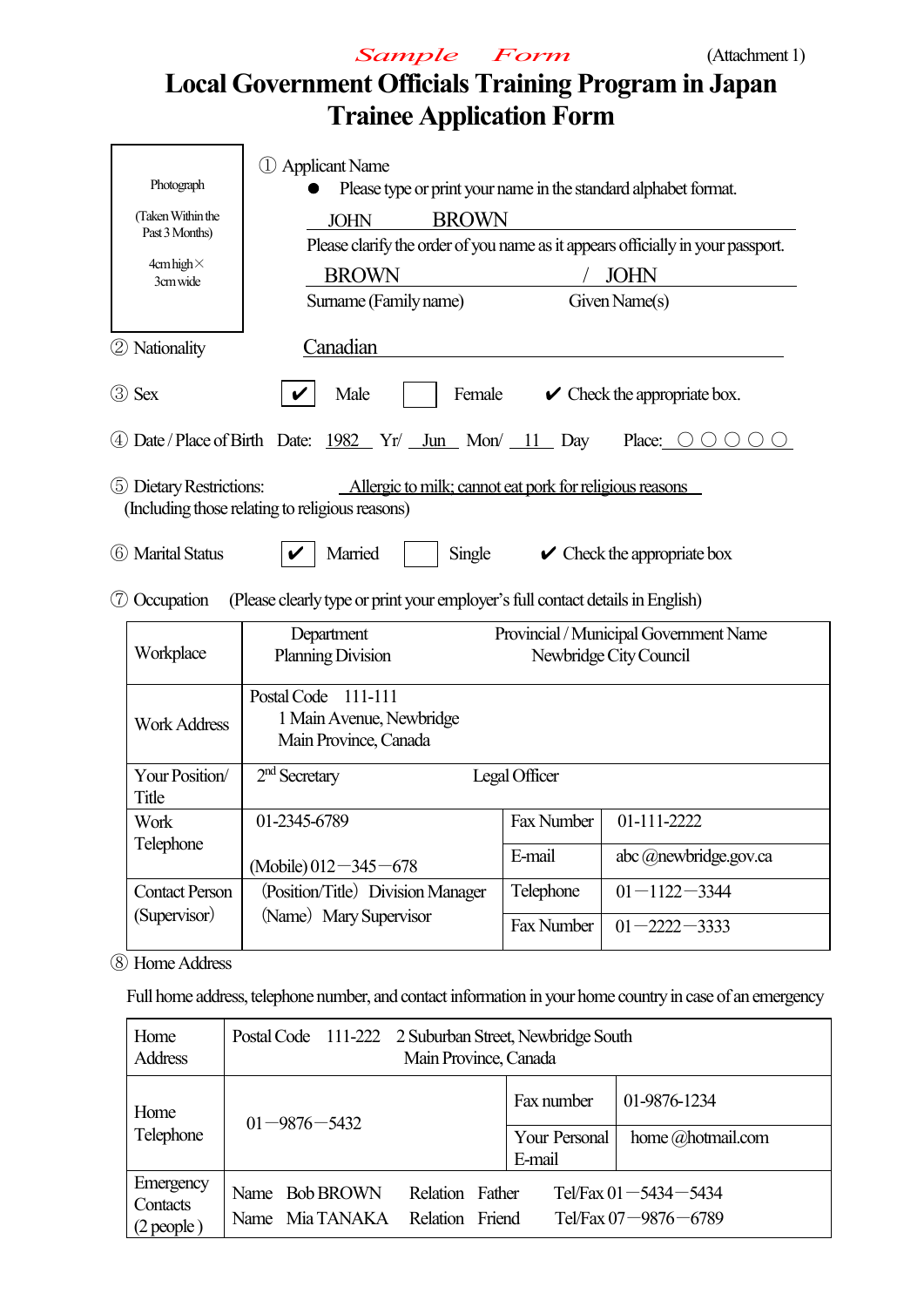| <b>9 Do you have a passport?</b> | Yes                                                                | N <sub>0</sub>              | $\triangleright$ Check the appropriate box. |
|----------------------------------|--------------------------------------------------------------------|-----------------------------|---------------------------------------------|
| Passport Number                  | A1234567890                                                        | Date of Issue               | April 1, 2010                               |
| Date of Expiration               | March 31, 2020                                                     | <b>Issuing</b><br>Authority | Main Province Canada                        |
| 10 Have you ever been to Japan?  | $\mathbf{V}$ Yes<br>(If yes, please indicate when, where, and why) | N <sub>0</sub>              | $\mathcal V$ Check the appropriate box.     |

I visited Japan on a personal trip from January 30 to February 6, 2001. I traveled to Tokyo, Osaka, and Kyoto.

#### ⑪ EducationalInstitutionsAttended:

| Name of Institution    | Period Attended                             | Specialization         | Qualification(s)<br>Earned |  |
|------------------------|---------------------------------------------|------------------------|----------------------------|--|
| <b>ABC High School</b> | Apr. $98^\circ \sim \text{March } 01^\circ$ | <b>General Studies</b> | Diploma                    |  |
| XYZ University         | Apr. $01' \sim$ March 05'                   | Law                    | BA                         |  |
|                        |                                             |                        |                            |  |

### ⑫ Qualifications(Please indicate if you have anyspeciallanguage qualifications, etc)

| Type of Qualification              | Date Received         |
|------------------------------------|-----------------------|
| Japanese Proficiency Test, Level 3 | <b>August 1, 2011</b> |
| TOEIC (Score: 830)                 | September 23, 2012    |
|                                    |                       |

#### ⑬WorkExperience

| Period                            | <b>Employer</b>                                                           | Position / Description of Work              |
|-----------------------------------|---------------------------------------------------------------------------|---------------------------------------------|
| April 2005<br>$\sim$ March 2007   | Newbridge City, Mayor's Office<br><b>International Relations Division</b> | Planning for sister-city exchange projects  |
| April 2007<br>$\sim$ March 2011   | Newbridge City, Mayor's Office<br><b>Secretarial Division</b>             | Secretary to the Mayor                      |
| April 2011<br>$\sim$ Present      | Newbridge City, Mayor's Office<br><b>Planning Division</b>                | Devised plan for City Centre revitalization |
| Month, Year<br>$\sim$ Month, Year |                                                                           |                                             |
| Month, Year                       |                                                                           |                                             |
| $\sim$ Month, Year                |                                                                           |                                             |

| Have you received any overseas training before?<br>(14) |  | No $\mathcal O$ Check the appropriate box.<br>Yes |  |
|---------------------------------------------------------|--|---------------------------------------------------|--|
| Country/Hosting Organization<br><b>Training Period</b>  |  | Contents of Training (Please be specific)         |  |
| Seoul City, Korea                                       |  | Studied the sister-city activities of Seoul City  |  |
| Feb 1 2006                                              |  |                                                   |  |
|                                                         |  |                                                   |  |
|                                                         |  | Jan 10 2006 $\sim$                                |  |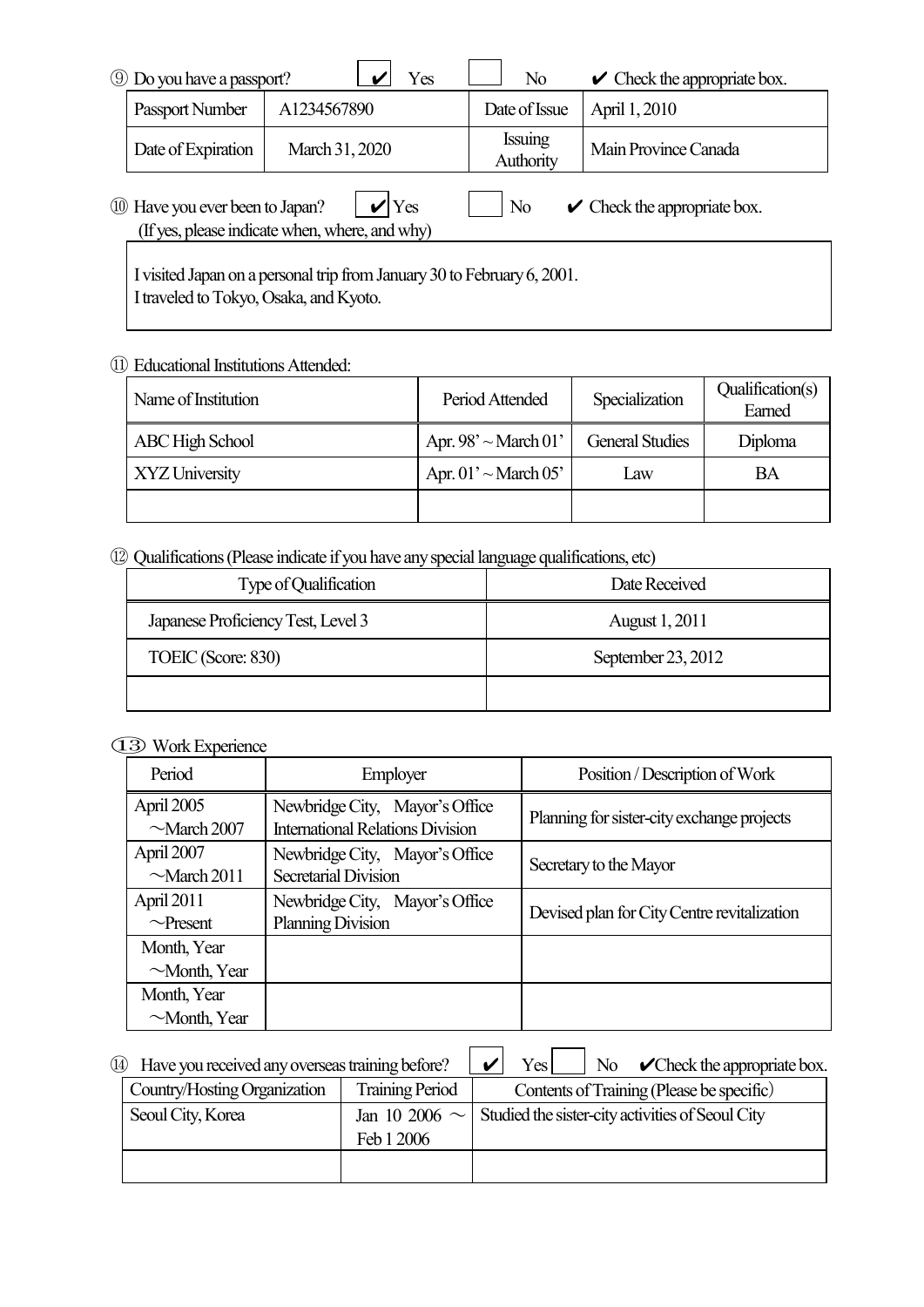(1) Please indicate your desired field of training as well as detailed, specific reasons for your application. (If the space provided is insufficient, please use additional sheets of paper.)

| <b>Desired Field of Training:</b> | City Planning |
|-----------------------------------|---------------|
|                                   |               |

(i) Focusing on your desired field of training, please outline the currentsituation and pressing issues that must be addressed in your local government.

I work at Newbridge City Council where we are at an important crossroads in deciding the city's future. We plan to carry out a wide-ranging revitalization programs across the entire city and are in the process of collecting public comments about the process. We foresee that rezoning and land purchases may be a divisive issue in the community. Further issues include formulating a strategy to attract businessesto the planned high-rise district and the formulation of regulations covering the revitalized areas.

(ii) Please indicate specific details of what you would like to learn while in Japan. Please include details of institutions you would like to visit, events you would like to attend, technologies you would like to study, etc.

I am aware that a large number ofJapanese local governments are in the process of reevaluating their urban design strategies. I am interested to learn about the planning process, the details of the plans themselves, and how problems are tackled by Japanese local governments.

I also understand that this reevaluation process involves not only urban design issues, but also encompassesfinancial reforms. In order to improve the efficiency of NewbridgeCity, I would like to look into the debate surrounding Japanese local government finance reform.

Lastly, I would be interested to study the professional development courses offered to public servants.

(iii) Please indicate how you would apply what you have learned in Japan to your work upon returning to your home country.

Through studying the urban design strategy of a Japanese local government, I believe that I will be able to make a greater contribution to the planned changes facing Newbridge City in my role as leader of the City Centre Revitalization Program. I also hope that learning more about financial reforms and staff development will allow me to implement policies in Newbridge that will benefit the city's efficiencystandards.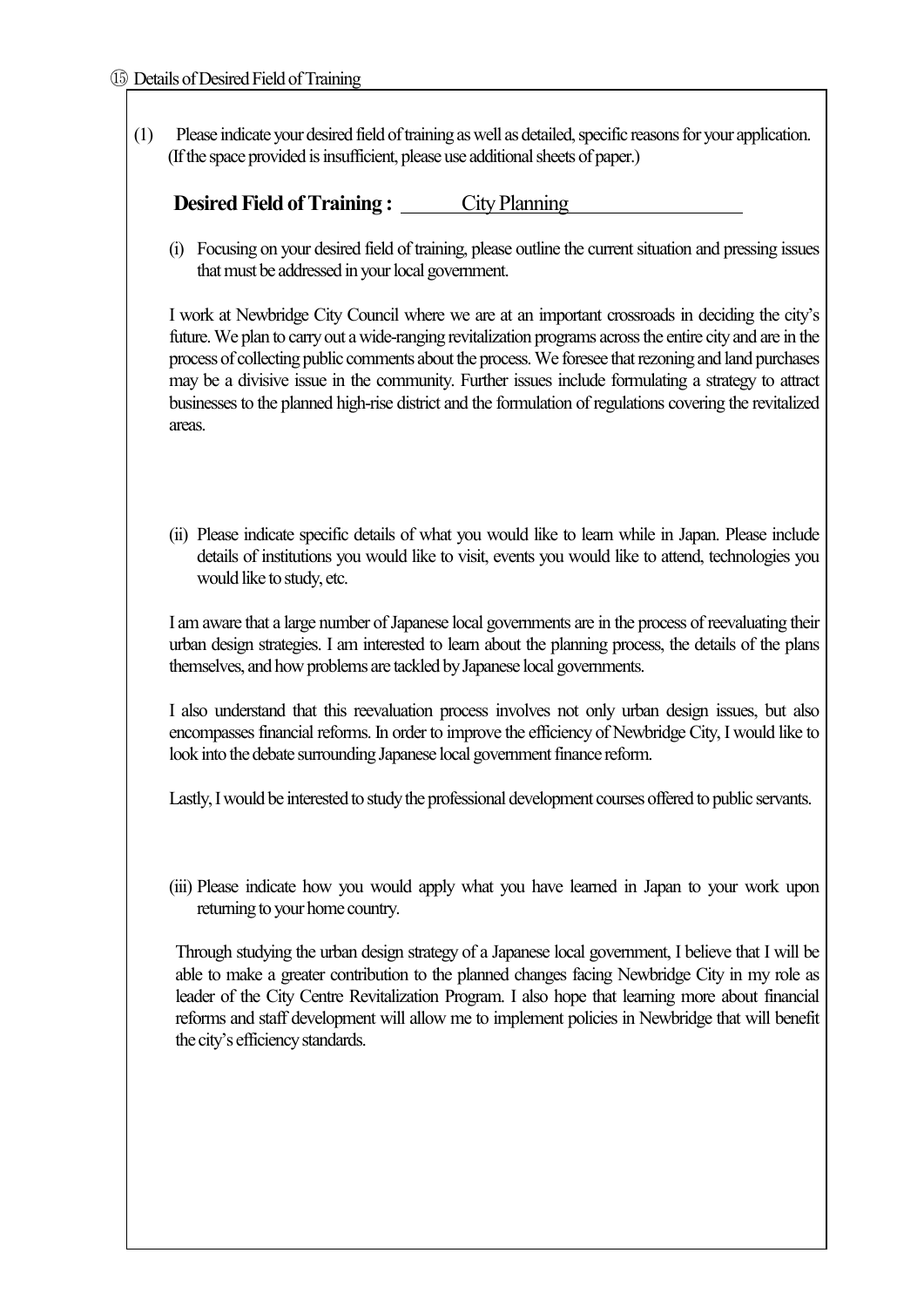(2) Please provide a detailed description of your **work experiences** focusing on aspects relating to your desired field of training in Japan.

(If the space provided is insufficient, please use additional sheets of paper.)

Ibecame a local government official, because Ibelieve that itwill be government officials who lead mycountryinto the twenty-first century.

As not only an employee of Newbridge City, but also a resident, I feel strongly about the city's future. I sought employment in Newbridge City because I want to make my community a better place to live for all residents. I want to make it the world's most pleasant city.

When I joined the city in April 2005, I was assigned to the International Relations Division of the Mayor's Office. At the International Relations Division, I was in charge of planning friendship and exchange projects, principally with cities with which we have a sister city relationship.

For four years beginning in April 2007, I was the Mayor's secretary. From April 2011 until the present,I have been worked in the Planning Division ofthe Mayor's Office, where I have been involved in work related to my desired field of training in Japan.

The Planning Division, which was newly established in April 2011, is the focal point for setting out a future vision for our city. Fifty people work in this division, which is comprised of three sections: the strategy section (conceptualization of the city's future), the planning section (preparation of concrete plans based on the strategy section's vision), and the implementation section (liaison with other departments to bring the plans to fruition). Presently, the division is working on ten projects, and I am in charge of the City Centre Revitalization Program.

The City Centre Revitalization Program outlines a plan to eliminate an old section at the heart of the city and replace it with a group of high rise buildings. This plan has already passed through the strategy section and planning section. My task is to coordinate the community consultation process, and liaisewith other citydepartments and contractorswhowill actuallyimplementthe project.

In undertaking this assignment I have already faced numerous difficulties which have made my work in this vital position extremely challenging. As the project comes closer to becoming a reality, I have become increasingly determined to make the city where I live a better place. While feeling the weight of these responsibilities, I am honored to be able to contribute to determining the future direction ofmycity.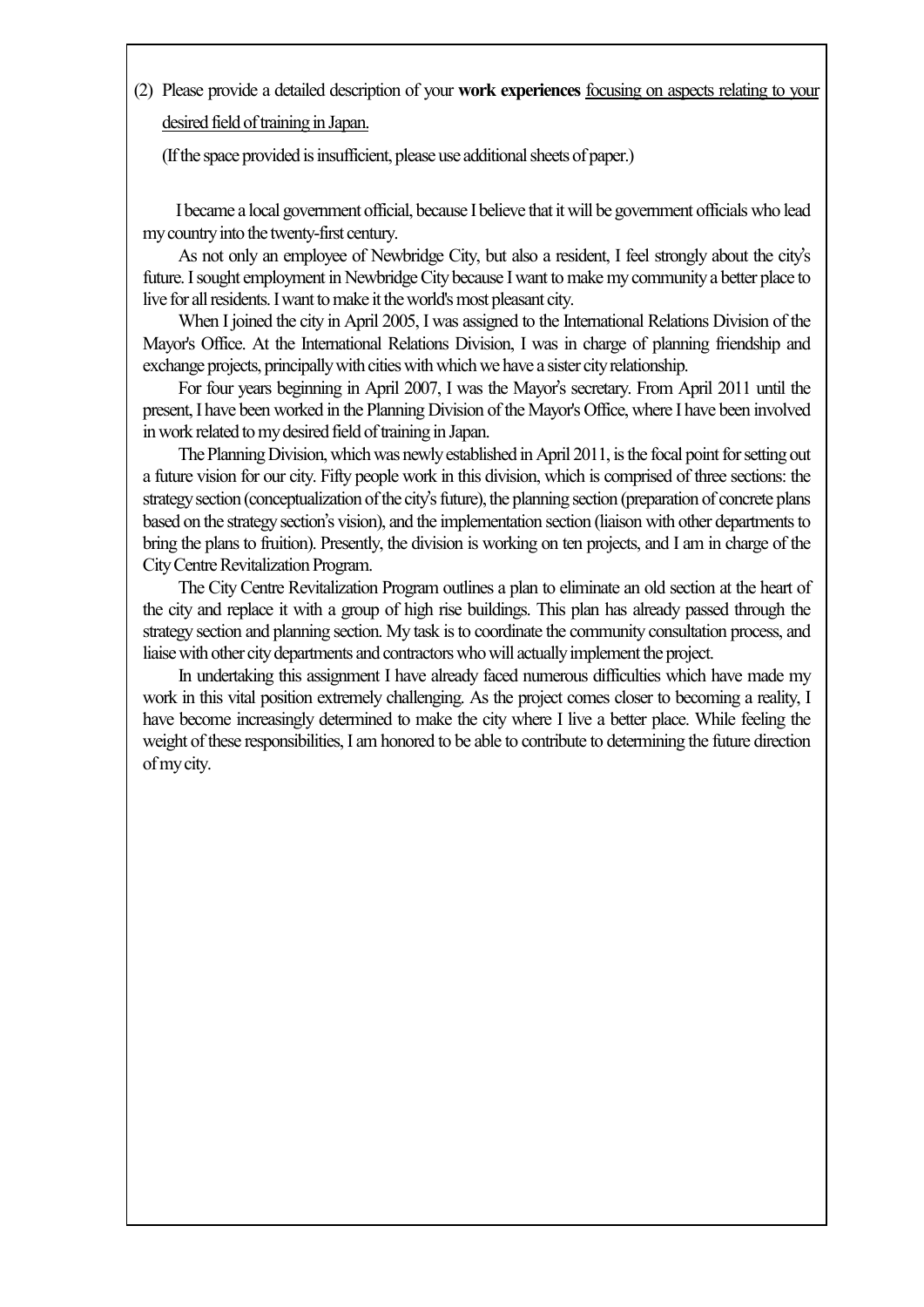## **<sup>(6)</sup>** Experience in Desired Field of Training (Please summarize item (2) of section **(6)** )

| Period            | Details of Experience                                                          |
|-------------------|--------------------------------------------------------------------------------|
| April, 2011       | Planning Section, Mayor's Office, Newbridge City                               |
| Present<br>$\sim$ | Leader of the City Centre Revitalization Program                               |
| Month, Year       | (No need to list other work experience as it does not relate to City Planning) |
| Month, Year       |                                                                                |

| $\circled{17}$ | Language Ability | $\triangleright$ Check the most appropriate response |
|----------------|------------------|------------------------------------------------------|

|                | Japanese                                                                                                                                                                                                      | English                                                                                                                                                                                              |
|----------------|---------------------------------------------------------------------------------------------------------------------------------------------------------------------------------------------------------------|------------------------------------------------------------------------------------------------------------------------------------------------------------------------------------------------------|
| Listening      | $\square$ None<br>$\Box$ Greetings and basic sentences<br>$\Box$ Daily Conversations<br>$Z$ Can understand Japanese radio or TV<br>$\Box$ No trouble understanding native speakers                            | $\square$ None<br>$\Box$ Greetings and basic sentences<br>$\Box$ Daily conversations<br>□ Others' opinions about general topics<br>News, speeches, debates                                           |
| Speaking       | $\Box$ None<br>$\Box$ Greetings and basic sentences<br><b>ZDaily Conversations</b><br>$\square$ Expressing opinions about<br>general topics<br><br>$\square$ No trouble communicating at all                  | $\square$ None<br>$\Box$ Greetings and basic sentences<br>$\Box$ Daily conversations<br><b>Expressing opinions about</b><br>general topics<br>No trouble communicating at all                        |
| Reading        | None<br>$\Box$ Katakana<br>$\Box$ Hiragana<br>$\square$ Some Chinese characters<br>characters)<br>$\mathbf{\Sigma}$ Simple newspaper articles<br>$\Box$ Advanced newspaper articles                           | $\sqcap$ None<br>$\Box$ Simple sentences with dictionary<br>$\Box$ Letters, etc without dictionary<br>$\square$ Simple newspaper articles<br>$\boxtimes$ Advanced newspaper articles                 |
| <b>Writing</b> | $\square$ None<br>$\Box$ Hiragana<br>$\Box$ Katakana<br>(300characters)<br>$\mathbf Z$ Some Chinese characters<br>$\square$ Short paragraphs on general topics<br>$\square$ Summaries and expressing opinions | $\square$ None<br>$\Box$ Simple sentences with dictionary<br>$\Box$ Letters, etc without dictionary<br>$\square$ Short paragraphs on general topics<br>$\boxtimes$ Summaries and expressing opinions |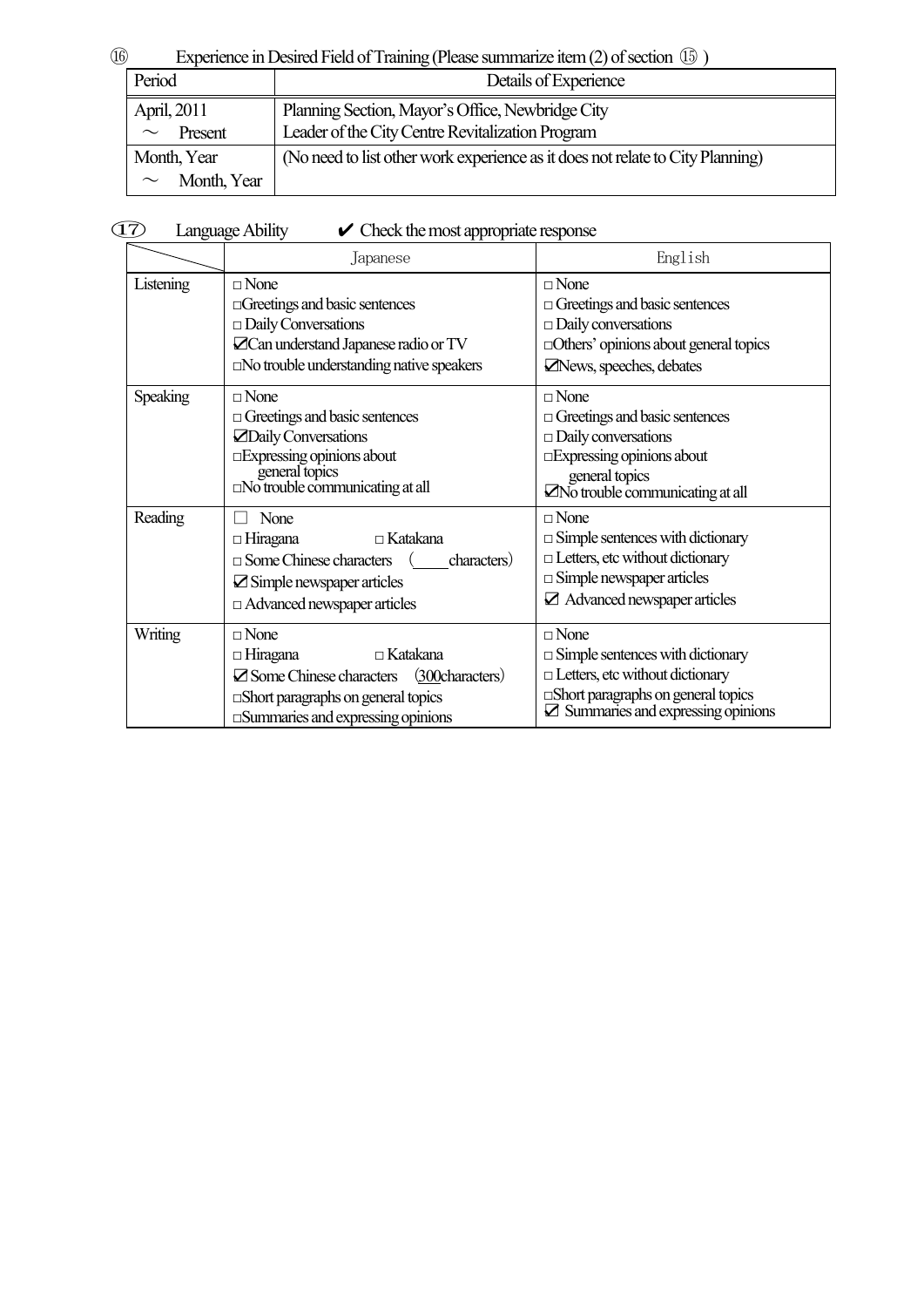| Language        | Period/Frequen                | Method/Content of Study                        | Institution | Qualification        |
|-----------------|-------------------------------|------------------------------------------------|-------------|----------------------|
|                 | cy of Study                   |                                                |             | (s) Earned           |
|                 | At university $\sim$          | During my university years, one of my          | Self Study  | $2nd$ level of       |
|                 | Present                       | hobbies was studying Japanese. In particular,  |             | the Japanese         |
|                 |                               | I would watch NHK satellite broadcasts from    |             | Language             |
|                 | 1 hour every day              | Japan or read Japanese literature in my spare  |             | Proficiency          |
| <b>Japanese</b> |                               | time. I have passed the $2nd$ level of the     |             |                      |
|                 |                               | Japanese Language Proficiency Test. In         |             |                      |
|                 |                               | addition, I understand daily conversations and |             |                      |
|                 |                               | can respond with little difficulty.            |             |                      |
|                 | $2005 \sim$ Present           | (Not necessary if you are from<br>an           | Language    | Score of 830         |
|                 |                               | English-language speaking country)             | school      | the<br><sub>on</sub> |
|                 | 2hours                        | Following my assignment to the International   |             | <b>TOEIC</b>         |
|                 | Twice a week                  | Relations Division in the Mayor's Office, I    |             | English test         |
|                 |                               | realized the necessity of learning English for |             |                      |
| English         |                               | work purposes and have since studied           |             |                      |
|                 |                               | diligently. I have received a score of 830 on  |             |                      |
|                 |                               | the TOEIC English test. In addition, I         |             |                      |
|                 |                               | understand daily conversations and have no     |             |                      |
|                 |                               | difficulties with work-related matters.        |             |                      |
| Languages       | At university                 | Studied French for 4 years in college as a     | University  |                      |
| than<br>other   |                               | second language. Can converse on daily         |             |                      |
| your mother     | 2<br>hours<br>per             | conversational level.                          |             |                      |
| tongue          | week                          |                                                |             |                      |
| ŒD              | Period Available for Training | $21/$ May/<br>2017                             |             |                      |
|                 |                               | Day                                            | Month       | Year                 |

\*Training is between 6 to 12 months. The exact length of your stay in Japan will be decided by your host institution upon consideration of your individual circumstances.

I hereby apply for the position of "Trainee" with the attached Written Pledge and Medical Checkup Sheet. I pledge that the above stated information is true and factual.

1 Day Jan Month 2017Year

\_\_\_\_\_\_\_\_\_\_\_\_\_\_\_\_\_\_\_\_\_\_\_\_\_\_\_\_\_\_

Signature of Applicant **John BROWN** 

(To be filled out by applicant's department head)

I hereby certify that the above Application Form and the attached Medical Checkup Sheet are accurate. I also believe the applicant to be a suitable candidate for this training program, and recommend the applicant wholeheartedly.

2 Day Jan Month 2017 Year

Name of Organization Newbridge City Planning Division

Address 1 Main Avenue, Newbridge, Main Province, Canada

Tel  $01 - 2222 - 3333$  Fax  $01 - 2222 - 4444$ 

Name of Department Head Maria Lam

Signature of Department Head **Maria Lam**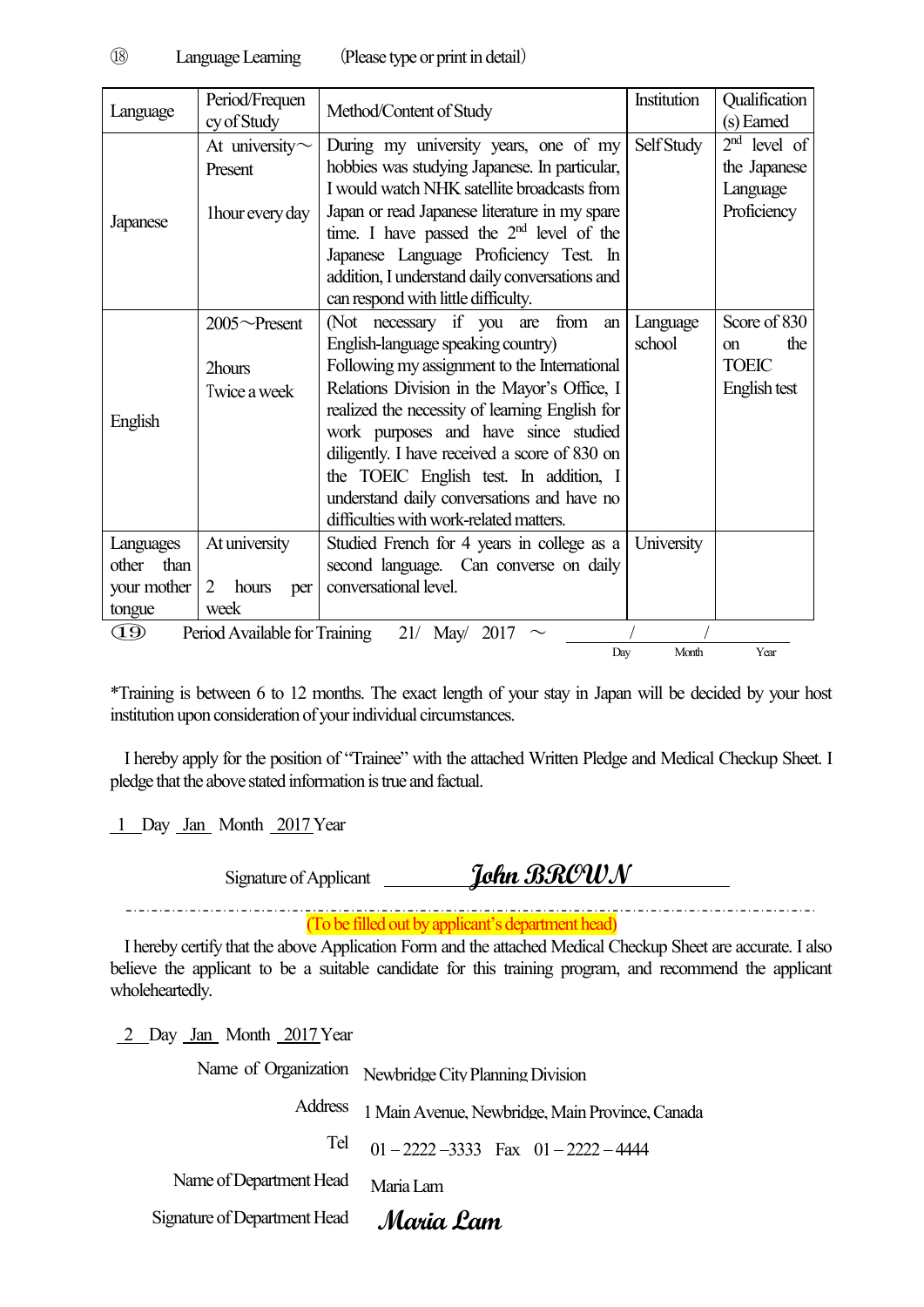### Written Pledge

(Attachment 2)

If I am selected as a trainee on the Local Government Officials Training Program in Japan, I hereby pledge that:

- 1. I will observe Japanese laws .
- 2. I will observe the instructions of the Ministry of Internal Affairs and Communications (MIC), the Council of Local Authorities for International Relations (CLAIR), and my host institution in Japan.
- 3. I will not list any false information in documents submitted to MIC, CLAIR, and the host institution in Japan.
- 4. I will faithfully carry out the training as instructed, and abide by the rules and regulations of the host institution.
- 5. I will not participate in any political activities or perform similar acts.
- 6. I will not receive any remuneration for work.
- 7. I will personally bear any expenses incurred in excess of the amount of allowances provided to me by the host institution, and will not request an increase in allowances paid to me by the host institution. Also, if I discontinue my training before the designated period is completed and return to my home country without a compelling reason, I will personally bear all expenses incurred during the training.
- 8. I will personally repay all debts incurred during my stay in Japan.
- 9. I will not raise objections should MIC, CLAIR, or the host institution decide to discontinue my tenure as a trainee, either because they deem me unfit to continue, or due to unforeseen circumstances that make it difficult to continue the program.
- 10. After returning to my home country, I will apply the knowledge and technical skills acquired during the training to my work in my home country in order to contribute to its prosperity, and to promote friendly ties between my country and Japan, as well as my local government and the Japanese host institution.

| Name of Applicant: | <b>BROWN</b><br>John                |  |
|--------------------|-------------------------------------|--|
|                    | 1 Day <u>Jan</u> Month 2017<br>Year |  |
| Signature:         | John <i>BROUN</i>                   |  |